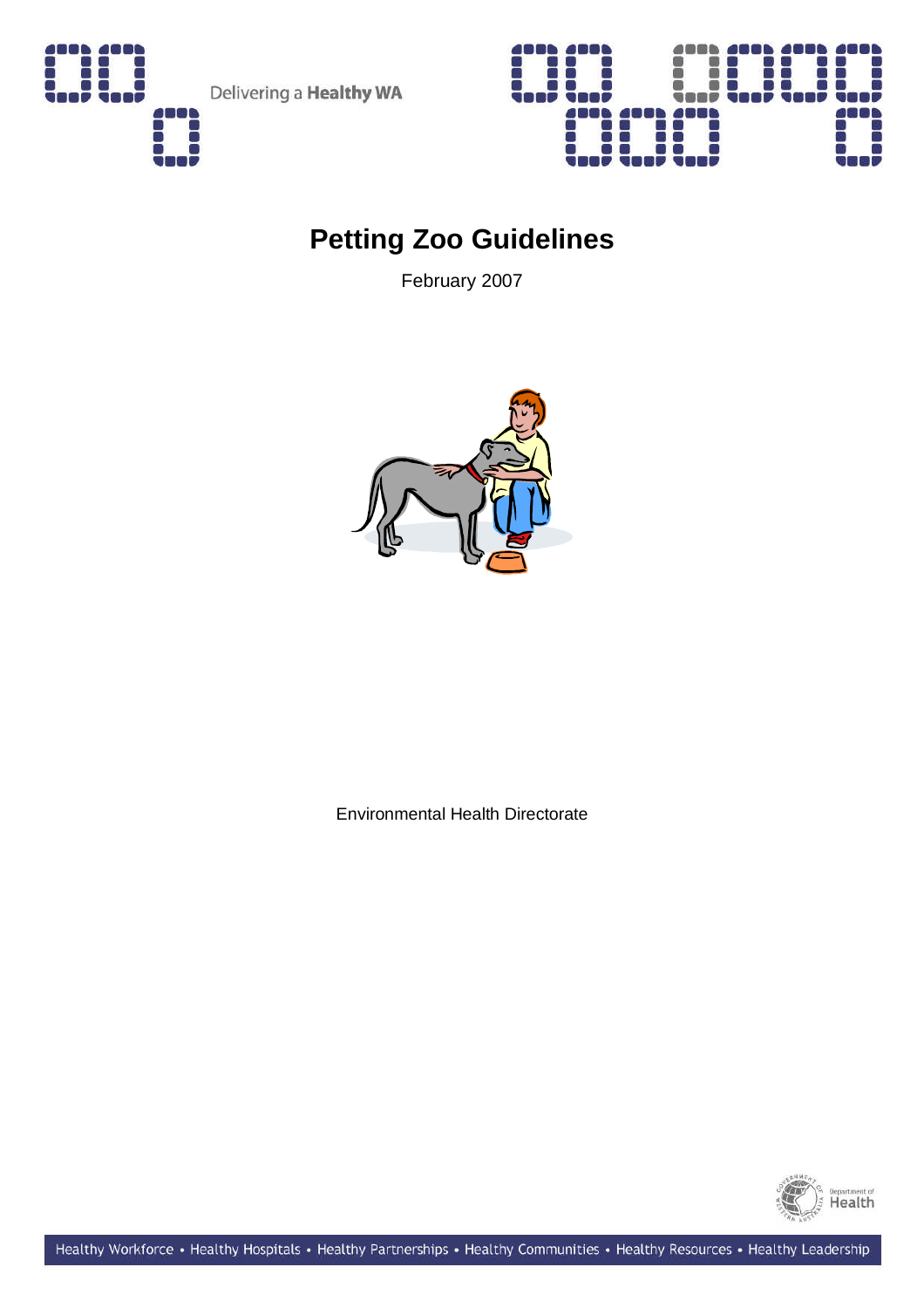## **Contents**

|                                                                 | Page           |
|-----------------------------------------------------------------|----------------|
| Introduction                                                    | $\overline{2}$ |
| Aim of guidelines                                               | 3              |
| Is the business/activity/event a 'petting zoo'?                 | 3              |
| <b>Transmission routes</b>                                      | 3              |
| Groups at increased risk                                        | 4              |
| What are the responsibilities of the petting zoo operator?      | 4              |
| What are the responsibilities of environmental health officers? | $\overline{4}$ |
| What practical steps can operators take?                        | 4              |
| What do operators need to advise visitors?                      | 5              |
| What facilities should operators provide?                       | $\overline{7}$ |
| Petting zoo: permanent or temporary?                            | $\overline{7}$ |
| What if the operator wants to provide extra services?           | 8              |
| Animal welfare and disease considerations                       | 9              |
| Appendix 1 Index of Zoonoses                                    | 11             |
| Appendix 2 Signage                                              | 12             |
| Appendix 3 Handwashing                                          | 13             |
| Appendix 4 Contacts                                             | 13             |
| Appendix 5 ProMED electronic mailing service                    | 14             |
| Appendix 6 Web sites                                            | 14             |
| Appendix 7 Bibliography                                         | 15             |
|                                                                 |                |

## **Introduction**

Petting zoos are primarily for the enjoyment and education of children. However, there are risks associated with petting zoos. These guidelines are primarily concerned with the risks of contracting zoonoses. Physical and other risks are not addressed by these guidelines.

Zoonoses are diseases that can be transmitted from animals to humans. Animal sources of zoonoses reported in Australia include cattle, sheep, horses, pigs, dogs, cats, chickens, turkeys, birds, kangaroos, rodents, reptiles (including turtles and tortoises), fish, crustaceans and bats.

Zoonoses can be transmitted through direct contact with animals, e.g. bites, scratches, or through indirect contact, e.g. with their faeces, urine, saliva, blood, respiratory secretions, birth products, carcasses or surfaces contaminated with these materials. Fleas, mosquitoes and ticks can also transmit zoonoses indirectly.

Animals may transmit harmful infections to humans without showing any signs of illness. (See Appendix 1.)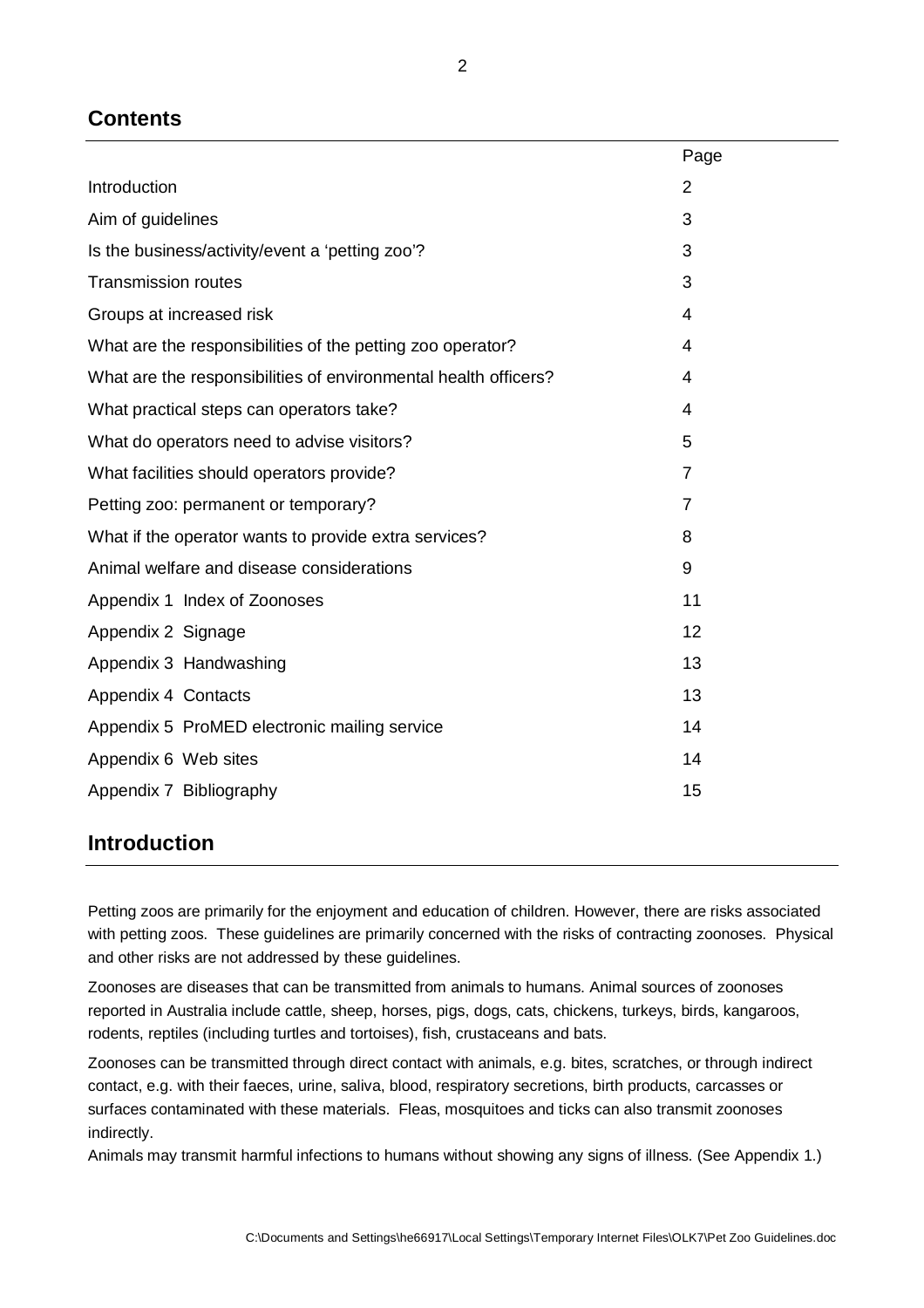In recent years zoonoses associated with petting zoos, pets and reptiles have been reported in North America and in the United Kingdom. [See Appendix 6]

## **Aim of guidelines**

The aim of these guidelines is to provide health advice to petting zoo operators and visitors in Western Australia, to minimise the risk of persons contracting diseases from petting zoo animals.

The guidelines have been produced in consultation with petting zoo operators, relevant government departments and local governments.

## **What is a 'petting zoo'?**

For the purpose of these guidelines, 'petting zoo' is the term used to encompass events, open farms or premises where animals are made available for direct or indirect contact with members of the public. They include:

- Animal nurseries
- Zoos
- Friendship farms
- Wildlife parks
- Wildlife sanctuaries
- Nature education centres
- Travelling farms or animal troupes, including circuses
- Agricultural shows(and field days)
- Mini-farms and animal nurseries at schools
- Animal exhibits held at shopping centres

## **Disease Transmission routes**

The disease transmission routes relevant to petting zoos are:

Faecal-oral route - Animal faeces may be transmitted directly from soiled hands to mouth or indirectly by way of objects, surfaces, water or food contaminated with faeces. In petting zoos, transmission may occur after touching animals or their enclosures. An example of a disease transmitted this way is Escherichia coli (E. coli) infection.

Inhalation – Airborne droplets, dust or dried matter containing disease-causing organisms from an infected animal may be inhaled. Visitors should not be exposed to aerosols from birthing animals or from animals that have just been born. An example of a disease transmitted in this way is Q Fever infection.

Ingestion – Eating or drinking contaminated substances, for example, drinking contaminated, unpasteurised milk or eating animal feed. An example of a disease transmitted in this way is salmonellosis.

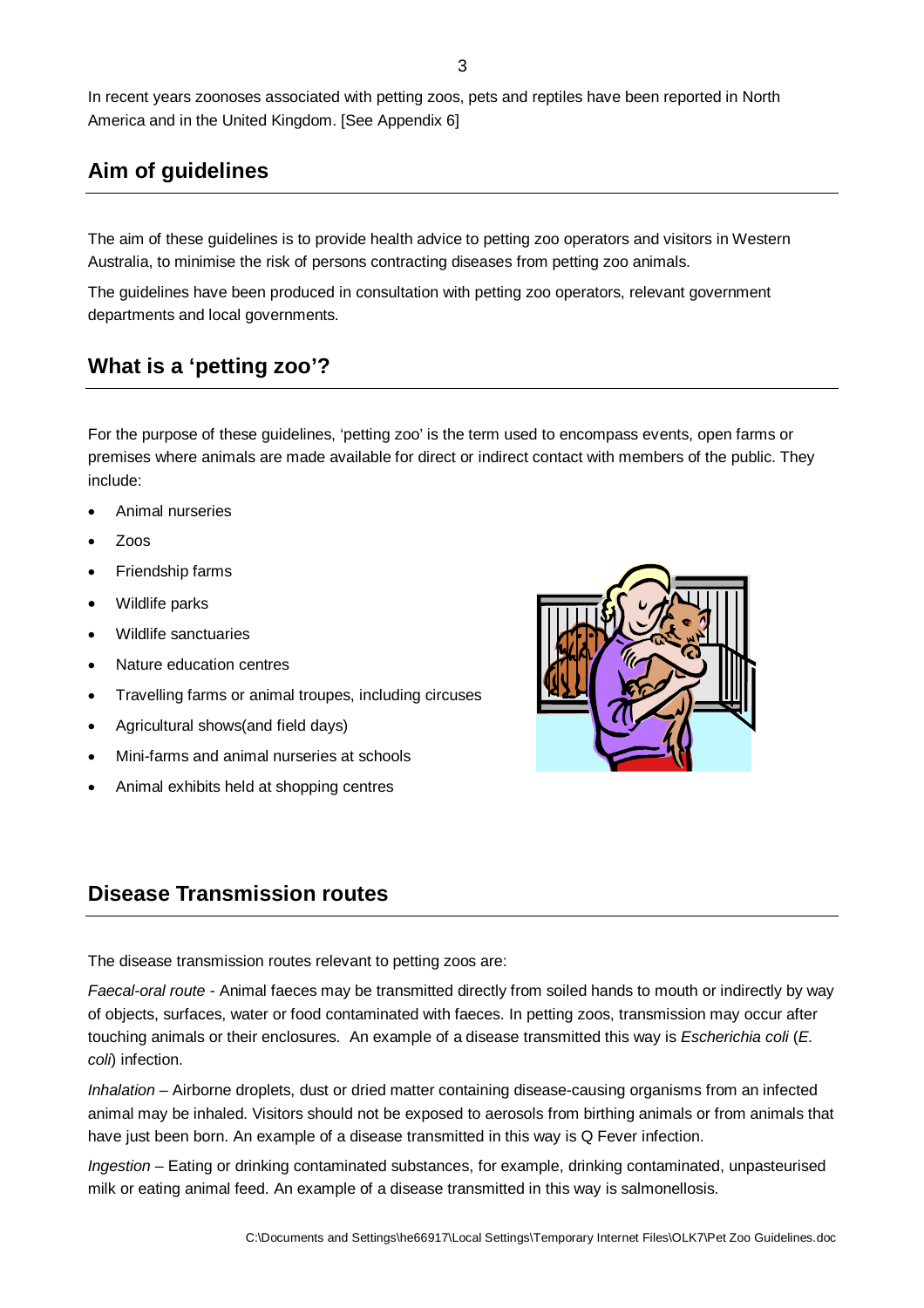Skin or mucous membrane contact - Infections may be spread directly through animal bites or scratches or indirectly when broken skin or mucous membranes come in contact with contaminated animals or surfaces. An example of a disease transmitted in this way is ringworm.

Urine - Some infections are transmitted when contaminated urine is ingested or comes in contact with mucous membranes or wounds. An example of a disease transmitted in this way is leptospirosis.

## **Groups at increased risk**

People who are at an increased risk of contracting a zoonosis or who may suffer more severe symptoms include:

- Pregnant women
- Immunosuppressed persons including persons with diabetes, chronic illnesses (including liver or kidney disease), HIV, and persons who are having immunosuppressive therapy.
- Children under 5 years of age:
	- Children under 5 years of age should be closely supervised when in contact with animals and their enclosures to prevent the animals licking their faces or hands.
	- Infants under one year of age should not be allowed to touch animals or their enclosures.

#### **People with animal allergies**

People with allergies to some animals should be prepared to treat an allergic reaction.

### **What are the responsibilities of the petting zoo operator?**

Negligence and Duty of Care – the operator is liable for injuries to persons who were reasonably likely to be harmed by the operator's actions when there was a perceivable and avoidable risk.

## **What are the responsibilities of Environmental Health Officers?**

Environmental Health Officers should provide advice on request to operators, hirers (such as schools and shopping centre managers) and to the general public.

## **What practical steps can Petting Zoo operators take?**

Operators should assume that all animals carry microorganisms that may be harmful to humans and should take appropriate precautions to prevent disease transmission, including:

- Practising and promoting thorough hand washing with soap and running water (or an alcohol based hand cleansing lotion) for at least 15 seconds after contact with animals or their enclosures.
- Positioning hand washing facilities so that visitors can easily wash their hands with soap and running water (or an alcohol based hand cleansing lotion) on exiting animal enclosures and before entering designated eating areas.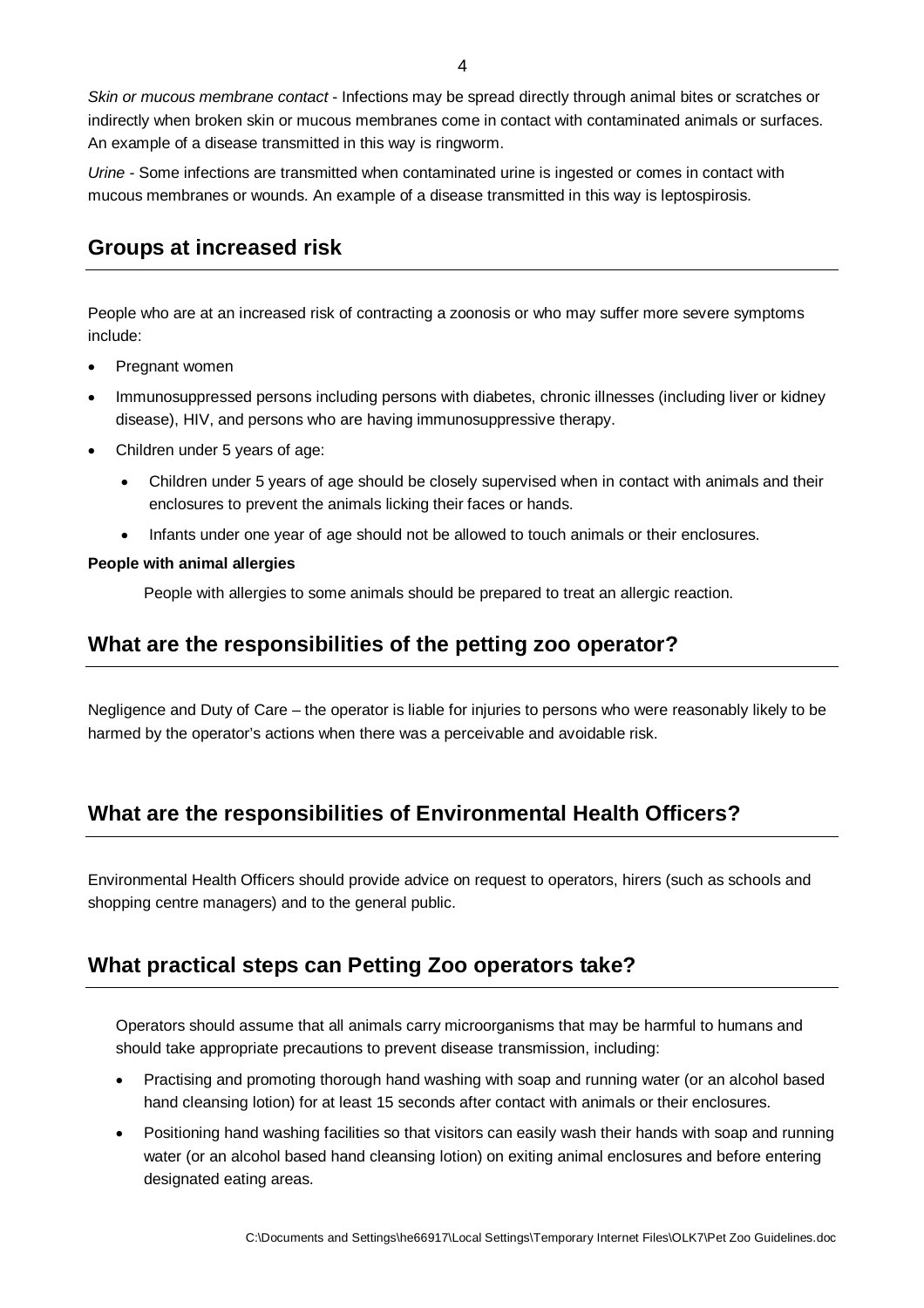- Maintaining animals in an environment that maintains their health and well being. Faeces and other wastes, including birth products, should be regularly disposed of.
- Having separate animal contact and public eating areas.
- Providing only healthy animals for public display or contact. Animals that become ill should be promptly removed from display.
- Establishing an association with a vet to ensure that animals are clinically healthy.
- Vaccinating animals appropriately e**.**g**.** against leptospirosis.
- Reducing stress and overcrowding of animals to reduce the risk of disease.
- Not allowing direct viewing of birthing animals or contact with newborn animals.
- Providing only pasteurised milk or milk products for tasting.
- Providing adequate barriers that prevent visitors from touching animals that should not be touched.
- Providing a first aid kit and providing staff with first aid training.
- Placing hand washing signs in appropriate locations (see Appendix 2).

Operators should erect signs in obvious and prominent locations, such as the entrance and/or enclosures of the petting zoo to remind visitors to:

- Use good hygiene practices in the petting zoo environment (e**.**g**.**: Avoid touching your face until you have cleaned your hands).
- Eat or drink only in designated areas, not in animal contact areas. If a premise does not have separate eating and animal contact areas, hands should be washed with soap and running water (or an alcohol based hand cleansing lotion) before eating and after touching animals.
- Wash hands with soap and running water (or an alcohol based hand cleansing lotion) when leaving animal enclosures and before eating.

See Appendix 2 for suggested sign wording.

Operators should send pre-visit information to school groups before they attend the petting zoo. This provides the teacher with opportunities to enhance the educational experience of the petting zoo for children. The pre-visit information could include the types of animals and activities offered, facilities available and standard precautions to prevent disease transmission.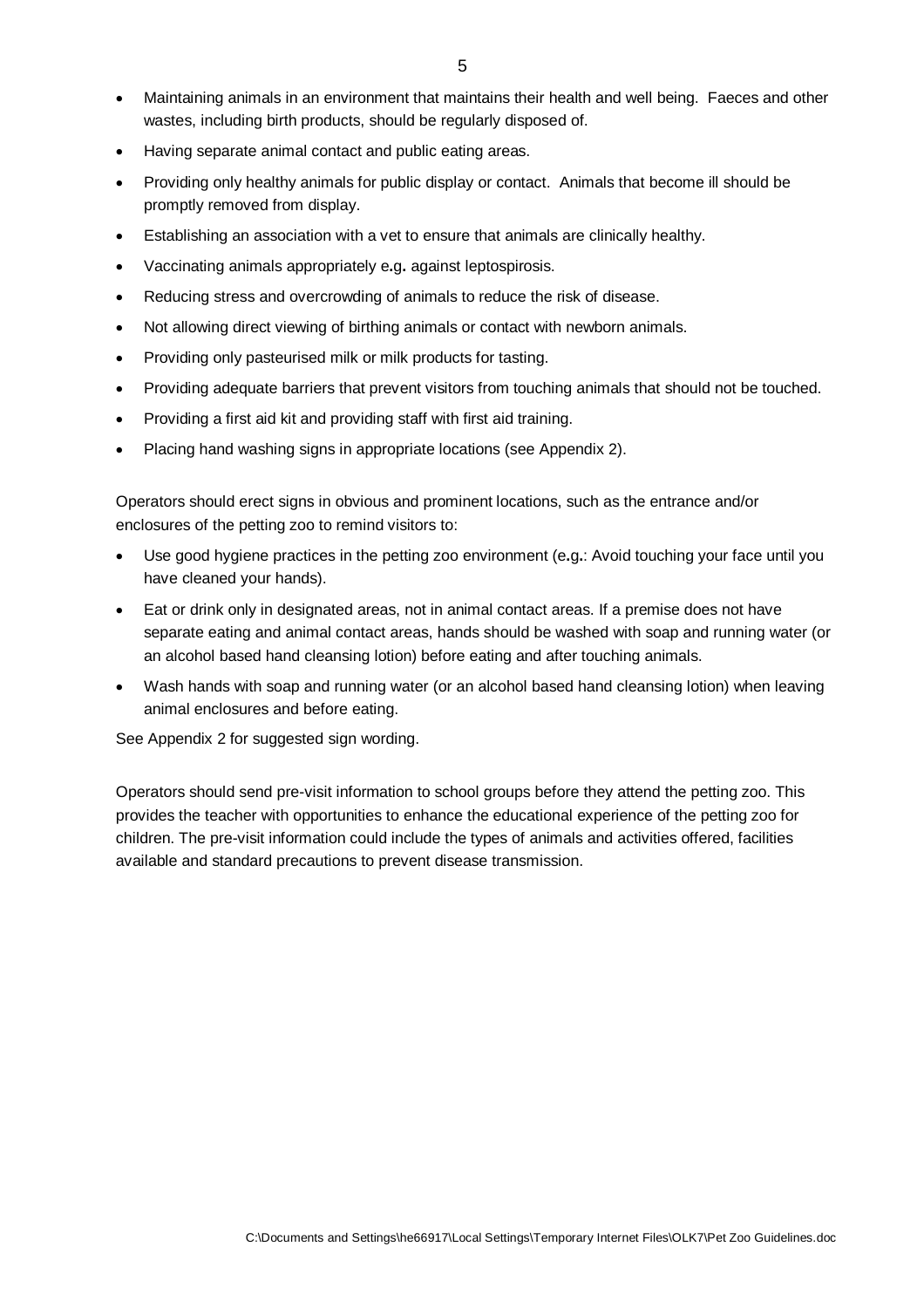## **What should Petting Zoo operators advise visitors?**

Hand washing is one of the most important hygiene practices for preventing the transmission of disease.

Operators should advise visitors of the following standard hygiene practices that can decrease the risk of disease transmission.

While visiting animals do not:

- touch your mouth or lick fingers
- kiss animals or press them to your face
- eat animal food
- eat while handling animals
- leave open wounds uncovered

Wash with soap and running water (or an alcohol based hand cleansing lotion) for at least 15 seconds after:

- touching animals, their enclosures or food containers.
- being licked, bitten, scratched or spat on by an animal
- contact with soil or faeces

Wash hands with soap and running water (or an alcohol based hand cleansing lotion) for at least 15 seconds before:

eating, drinking or smoking

Wash with soap and running water (or an alcohol based hand cleansing lotion)

• dummies or toys that have fallen on the ground or have come in contact with animals and before returning them to children

Operators should advise parents and guardians to supervise children to ensure proper hand washing.

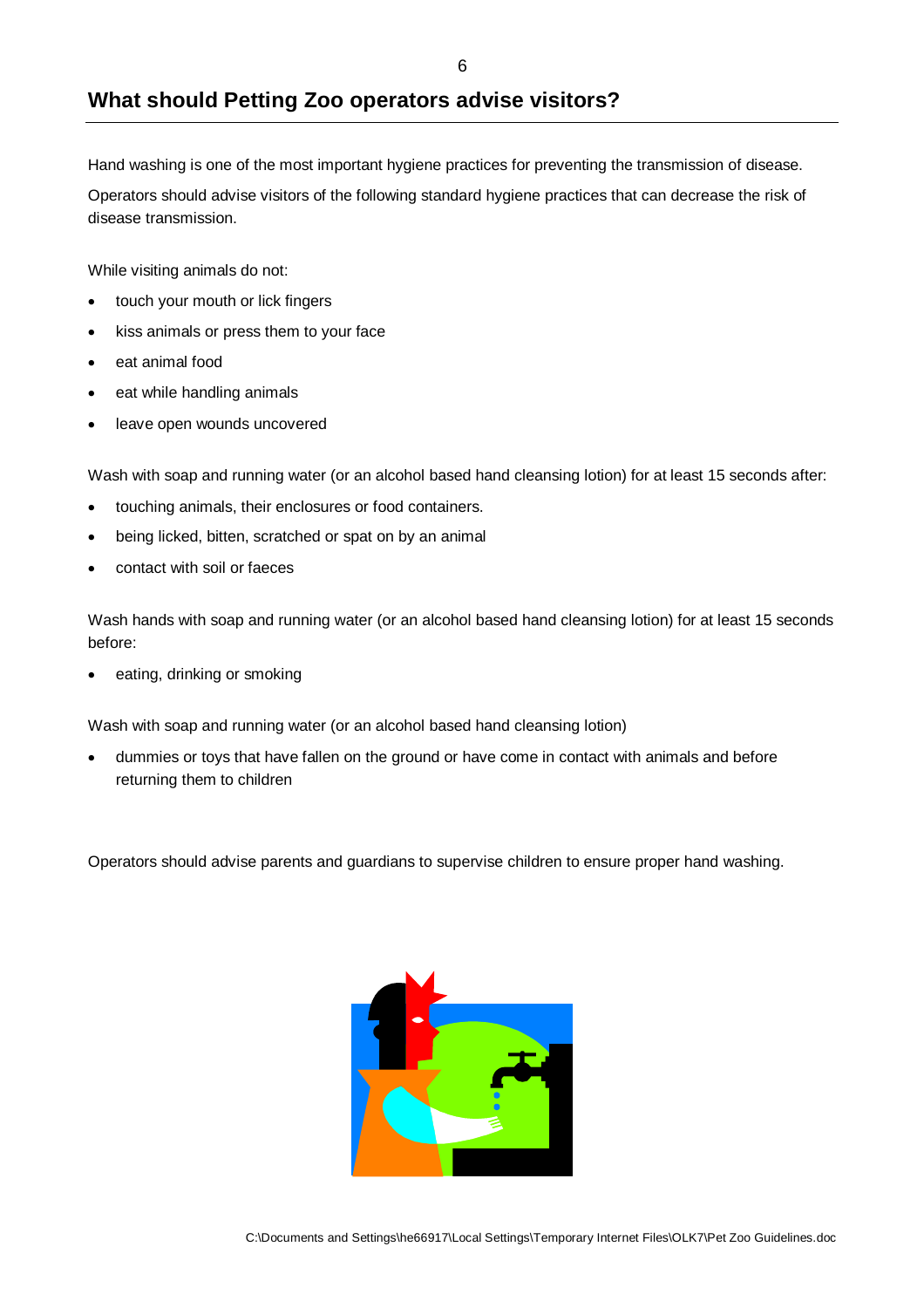## **What facilities should Petting Zoo operators provide?**

#### **Hand washing facilities**

Adequate hand washing facilities should be provided by operators of petting zoos.

Adequate hand washing facilities require running water, soap (bar or pump), disposable paper towels or air dryers and waste containers; or an alcohol based hand cleansing lotion.

There should be sufficient hand washing facilities to accommodate all visitors.

Hand washing facilities should be accessible to visitors leaving animal enclosures and to those eating on the premises.

Ensure small children can reach and use the hand washing facilities.

Signs directing visitors to hand washing facilities should be obvious and prominently placed at locations before they enter and leave animal enclosures and before they enter designated eating areas.

## **Permanent and temporary petting zoos**

Petting zoos may fall into two groups: those that are permanent and those that are temporary (e.g. mobile).

#### Permanent petting zoos

Permanent premises should provide adequate hand washing facilities as described above.

#### Temporary petting zoos

Temporary or mobile petting zoos should notify the local government Environmental Health Officer of any impending significant visit to that local government's district. (Not children's birthday parties or similar private events).

Temporary or mobile petting zoos should consider the provision of hand-washing facilities and who will be providing them:

- Negotiate placement of the petting zoo as close as practical to permanent hand washing facilities, if present, and away from places where food is sold.
- In shopping centres, operators are encouraged to organise hand-washing facilities with the management of the centre and with an Environmental Health Officer from the local government.
- Erect prominent signage directing visitors on where and when to wash their hands.
- If reticulated water is not available, an acceptable alternative is to provide an alcohol-based hand cleansing lotion.
- Contact the local council Environmental Health Officer to discuss options for approved waste control systems including, the collection, temporary storage and disposal of animal wastes, such as faeces, urine and birthing products.

Emergency situations (eg accidental contact with faeces) may be temporarily addressed with antibacterial wipes (70% isopropyl alcohol). Baby or moist wipes are not suitable. Directions to hand washing facilities are required for visitors whether wipes are used or not.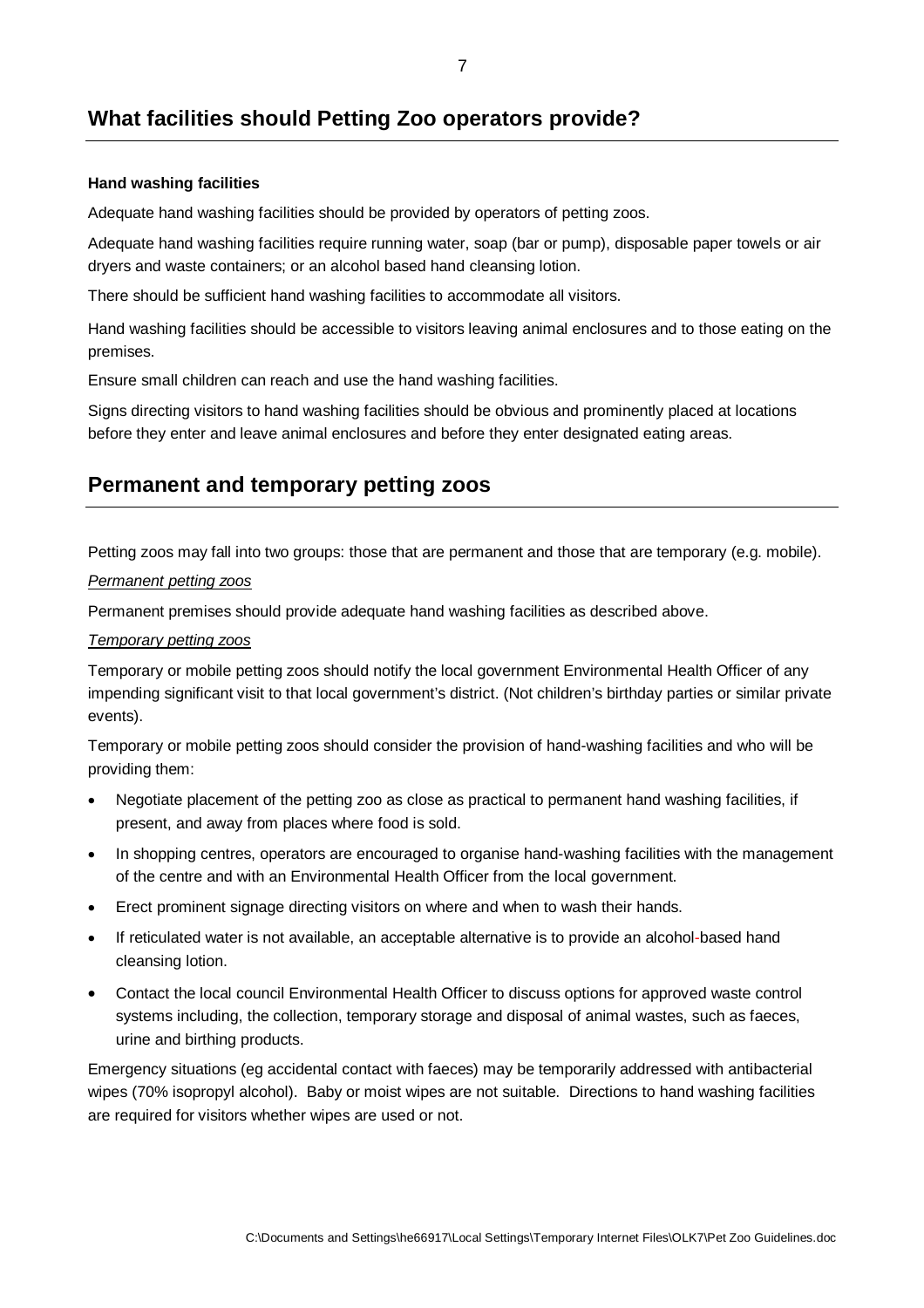#### Eating Areas

Eating areas must be kept separate from animal contact areas and animals must be kept out of eating areas. Place signs in the designated eating areas to remind visitors to wash their hands before eating and not to feed the animals while eating.

#### After the visit

If a visitor becomes ill (eg diarrhoea, nausea, vomiting) after visiting a petting zoo, they should be advised to visit their doctor and explain that they have had recent contact with animals.

### **What if the operator wants to provide extra services?**

#### Unpasteurised milk

Unpasteurised milk is considered by the Department of Health to be unsafe for human consumption because milk may contain pathogenic microorganisms. Pasteurisation and boiling destroys these organisms, making the milk safe for drinking. Unpasteurised or unboiled milk or milk products should not be offered for 'tasting'.

#### Animal food

Animal foods are not manufactured for human consumption. They may not meet the high safety standards of human food, and should not be eaten by members of the public because of contamination risks. Operators should instruct visitors not to sample food provided for feeding the animals.

#### Animal Birthing

Operators should ensure that visitors are not exposed to aerosols from birthing animals or from animals that have just been born. If animal births occur, operators should ensure the visitors have absolutely no contact with the animals or the animal's environment.

#### **Bats**

Bats should not be provided in petting zoos. See Appendix 1.

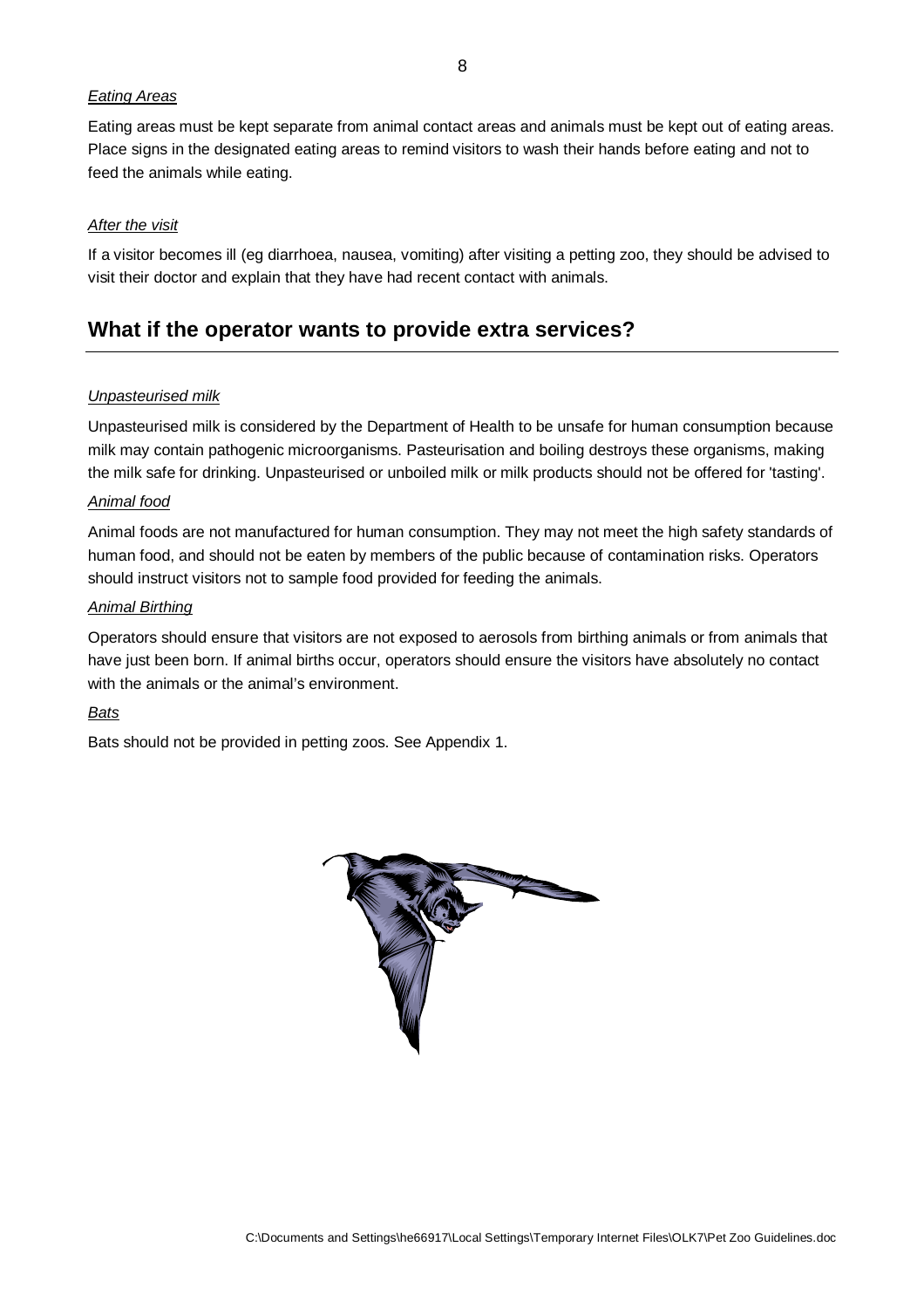## **ANIMAL WELFARE AND DISEASE CONSIDERATIONS**

### INTRODUCTION

- It is acknowledged that there are social and educational benefits from adults and children in particular, having the opportunity to see, interact and handle some animals.
- It is also acknowledged that showing animals for the benefit of the public and allowing some animals to be touched and handled by the public may also be stressful for the animals involved.
- Wherever possible, direct contact between people and animals should be supervised and properly controlled.
- Exhibitions should have appropriate disease prevention and control strategies in place for all species of animals exhibited.
- Owners, managers and operators should be aware that their animals may be carrying infectious diseases. Operators should develop a security protocol to ensure that neither they, nor their animals represent a health risk to other (collections or populations) of animals.

### SELECTION OF ANIMALS FOR EXHIBITIONS

- All exhibited animals should be fit and healthy.
- Only animals that are conditioned to handling should be provided for the public to handle.
- Wherever animals are to be used for handling by the public or for exhibition, then they should be selected from a pool of animals. If different animals are used for consecutive exhibitions, then the period of stressful interaction for individual animals should be reduced.
- A protocol should be in place to ensure that animal care can be provided in emergencies, with veterinary advice readily available should any animals get sick or injured.

### HOUSING EXHIBITED ANIMALS

- Care must be taken to provide appropriate housing for each class of animals. This includes temporary housing, caging during transportation and permanent housing.
- For some classes of animals, model codes of practice for the welfare of animals have been developed nationally and endorsed by the Animal Welfare Committee (AWC). The AWC is a committee reporting to the Primary Industries Ministerial Council (PIMC).
- The AWC has developed a number of codes relating to housing, husbandry and transportation for a number of domesticated and farmed species of animals. Details of the Codes can be obtained from the following Internet site:

http://www.affa.gov.au/content/output.cfm?ObjectID=D2C48F86-BA1A-11A1-A2200060B0A00816

• The recommendations in relevant codes on animal husbandry and transportation should be followed.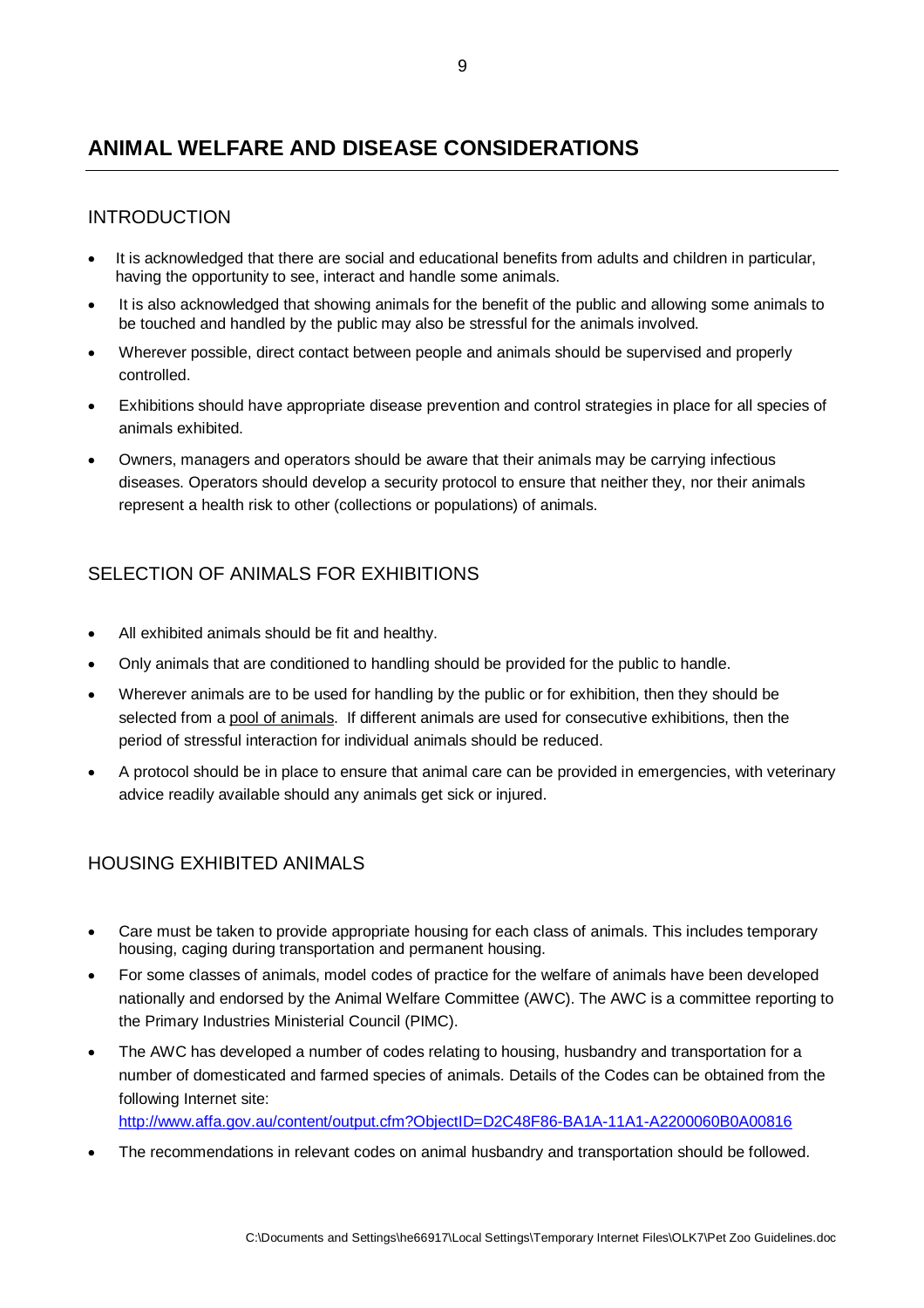### DISEASE CONTROL STRATEGIES

- Operators should develop protocols that minimise the risk of the spread of disease. This applies to both animal diseases and zoonotic diseases.
- Direct contact between people and animals should be minimised to reduce the transfer of saliva, tears, urine, faeces or fur from animals to people. Depending on the species, these body components may potentially carry disease.

For example:

| <b>Saliva</b><br><b>Australian Bat Lyssavirus</b>                  |  |
|--------------------------------------------------------------------|--|
| <b>Chlamydia infection</b><br><b>Tears</b>                         |  |
| Urine<br>leptospirosis                                             |  |
| hydatid infection, Q-Fever, toxoplasmosis, E.coli<br><b>Faeces</b> |  |
| <b>Skin</b><br>ringworm                                            |  |
| Fur<br>fleas, lice.                                                |  |

- The needs of young animals and unweaned animals must be acknowledged and catered for. Young animals have special dietary needs and are less able to cope with changes in ambient temperature.
- The dietary needs for some species can best be supplied by using commercially available diets.

### HANDLING HUMAN AND ANIMAL INTERACTIONS

- Direct handling of animals by visitors must always be supervised.
- People should not be allowed into cages or pens to catch or handle animals themselves. Animals of all types should be caught and actually handled by the exhibitor. The exhibitor should then supervise the interaction between the public and the captured animal. An exception to this rule would be when the exhibitor has given instruction to the visitor on how to pick up an animal and closely supervises the procedure.

### RETIREMENT OF ANIMALS

- Consideration must be given to the retirement of the animals at the end of the exhibition period.
- A strategy may be required for animals that have been adapted to or reared in captivity, to enable them to be introduced to a different environment at the end of the exhibition period. There may be difficulties in successfully assimilating exhibited animals into a general population of animals and these difficulties must be recognised and dealt with.

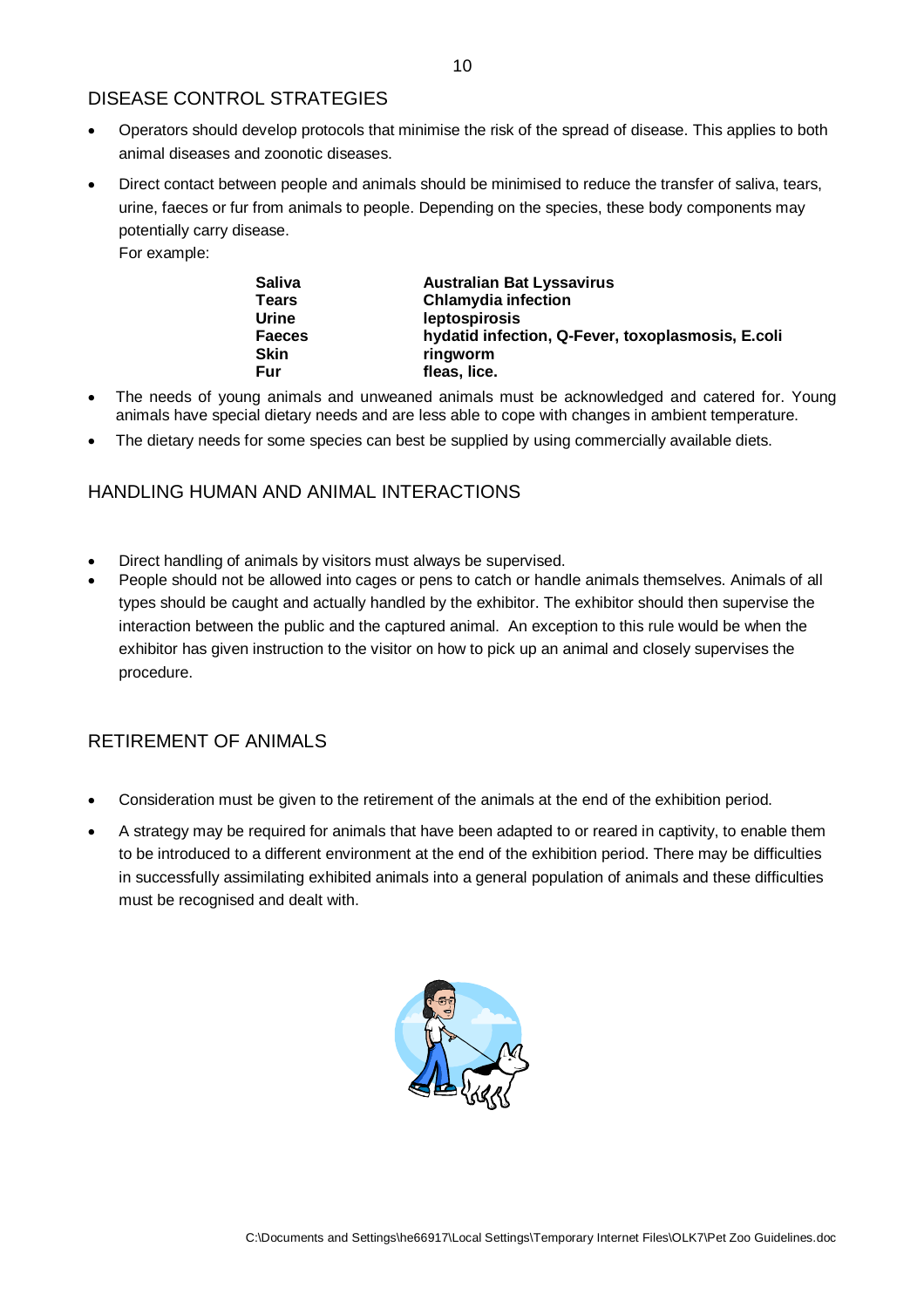### Index of zoonoses Table 1

#### **Zoonotic infections**\*

\*Many of the gastrointestinal infections listed are most commonly contracted through eating contaminated food or through person-person spread. This table is limited to sources and routes applicable to these guidelines.

| Disease                          | Main animal                                                                               | Route of                                                                                                 | Clinical effects                                                                                                                                                     | Prevention                                                                                                                       |
|----------------------------------|-------------------------------------------------------------------------------------------|----------------------------------------------------------------------------------------------------------|----------------------------------------------------------------------------------------------------------------------------------------------------------------------|----------------------------------------------------------------------------------------------------------------------------------|
|                                  | reservoir                                                                                 | transmission                                                                                             |                                                                                                                                                                      |                                                                                                                                  |
|                                  |                                                                                           |                                                                                                          |                                                                                                                                                                      |                                                                                                                                  |
| Gastrointestinal                 | Cattle and                                                                                | Avoid hand-mouth contact when in animal environments.<br>Faecal-oral                                     | Diarrhoea (loose                                                                                                                                                     |                                                                                                                                  |
| Campylobacter<br>infection       | sheep<br>Poultry,<br>other birds<br>Wildlife<br>Pigs<br>Rodents<br>Puppies and<br>kittens | route.                                                                                                   | bowel<br>movements)<br>Mild fever<br>Stomach cramps<br>Nausea and<br>vomiting in some<br>cases                                                                       | Proper hand washing and<br>personal hygiene.                                                                                     |
| Cryptosporidiosis                | Cattle and<br>other<br>domestic<br>animals,<br>especially<br>calves and<br>lambs          | Faecal-oral<br>route.                                                                                    | Watery<br>diarrhoea<br>Stomach cramps<br>May include<br>fever, vomiting<br>and anorexia.                                                                             | Proper hand washing and<br>personal hygiene.                                                                                     |
| Salmonellosis                    | Reptiles<br>Cattle and<br>sheep<br>Horses<br>Pigs<br>Poultry                              | Faecal-oral<br>route                                                                                     | Diarrhoea<br>Fever<br>Stomach cramps<br>Nausea and<br>vomiting                                                                                                       | Proper hand washing and<br>personal hygiene.                                                                                     |
| Shiga toxin producing<br>E. coli | Cattle and<br>sheep                                                                       | Faecal-oral<br>route.                                                                                    | Diarrhoea,<br>possibly with<br>blood.<br>In severe cases,<br>kidney failure<br>and brain<br>damage.                                                                  | Proper hand washing and<br>personal hygiene.                                                                                     |
| Other                            |                                                                                           |                                                                                                          |                                                                                                                                                                      |                                                                                                                                  |
| <b>Hydatids</b>                  | Dogs and<br>foxes                                                                         | Faecal-oral<br>route                                                                                     | Slowly enlarging<br>fluid-filled cysts,<br>mainly in the<br>liver or lungs,<br>but can appear<br>elsewhere.<br>No symptoms<br>unless they grow<br>very big or burst. | Do not feed dogs raw offal.<br>Worm dogs regularly<br>Avoid touching dog faeces.<br>Proper hand washing and<br>personal hygiene. |
| Leptospirosis                    | Cattle,<br>including<br>dairy herds<br>Rats<br>Pigs                                       | Direct or indirect<br>contact of<br>mucous<br>membrane or<br>skin with urine<br>from infected<br>animal. | Sudden onset of<br>fever<br>Headache<br>Chills<br>Muscle aches<br>Conjunctivitis<br>Sometimes a<br>rash.                                                             | Protective clothing.<br>Proper hand washing and<br>hygiene.<br>Vaccination of animals.                                           |
| Lyssavirus                       | <b>Bats</b>                                                                               | Animal bites and<br>scratches                                                                            | Encephalitis<br>Death                                                                                                                                                | Human vaccination.<br>Avoid contact with bats and<br>their environment.                                                          |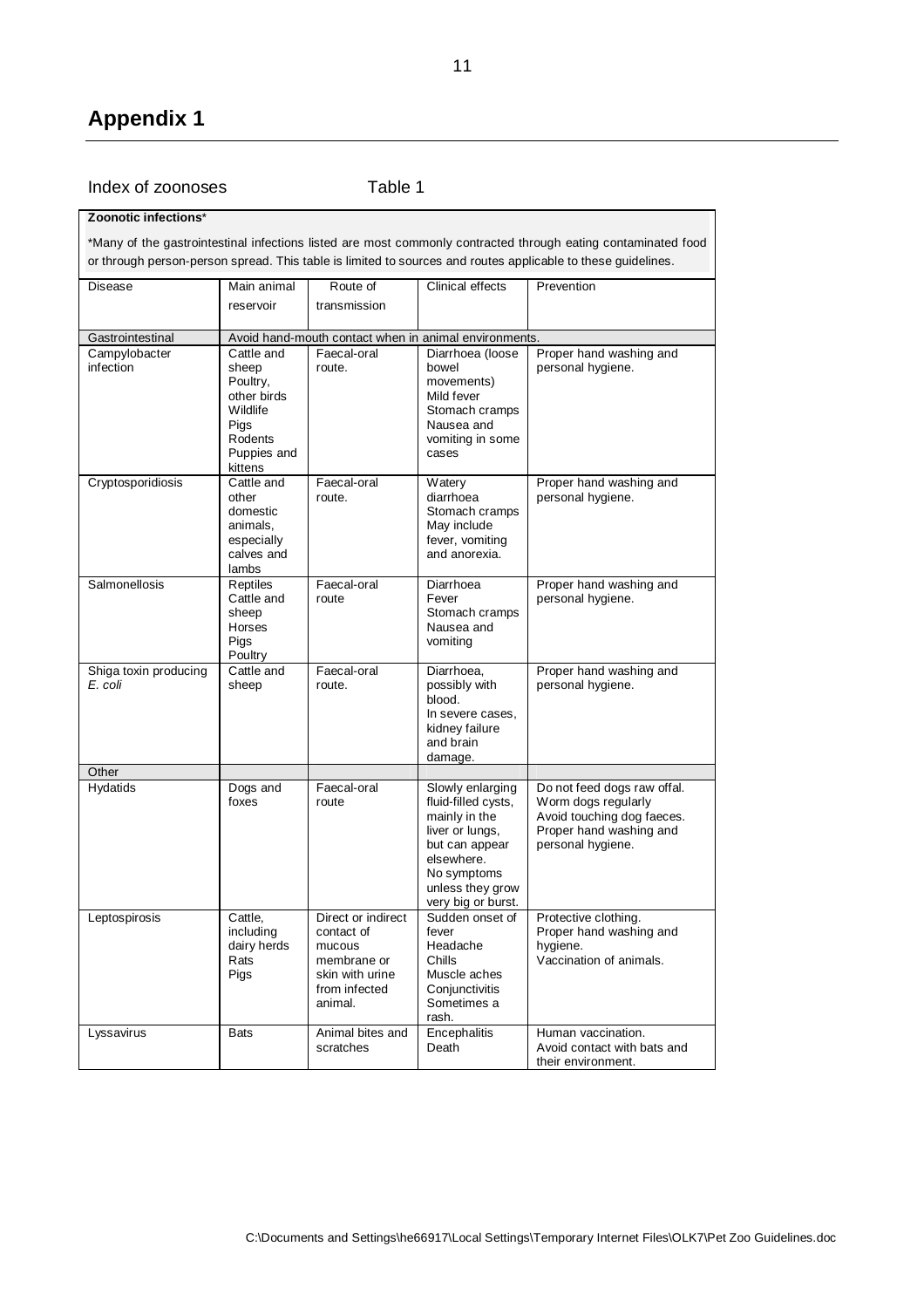| Disease       | Main animal<br>reservoir                   | Route of<br>transmission                                                                                                                                                                                   | Clinical effects                                                                                      | Prevention                                                                                                                                                                                                                  |
|---------------|--------------------------------------------|------------------------------------------------------------------------------------------------------------------------------------------------------------------------------------------------------------|-------------------------------------------------------------------------------------------------------|-----------------------------------------------------------------------------------------------------------------------------------------------------------------------------------------------------------------------------|
| Psittacosis   | <b>Birds</b>                               | Inhaling dried<br>droppings,<br>secretions and<br>dust from<br>feathers of<br>infected birds.                                                                                                              | Fever<br>Headache<br>Rash<br>Myalgia<br>Chills<br>Respiratory<br>disease                              | Proper hand washing and<br>personal hygiene.<br>Avoid disturbing birds in their<br>enclosures, as this produces<br>dust.<br>Clean cages.<br>Consider ways to reduce<br>stress on birds                                      |
| Q Fever       | Cattle.<br>Sheep and<br>goats<br>Kangaroos | Inhaling droplets<br>from infected<br>animal birth<br>products.<br>Inhaling dust<br>from wool, hides<br>or straw<br>containing the<br>organism.<br>Consuming<br>unpasteurised<br>milk or milk<br>products. | Abrupt onset of<br>fever<br>Chills<br>Profuse<br>sweating<br>Severe<br>headache<br>Fatigue<br>Nausea. | Human vaccination.<br>Avoid inhaling contaminated<br>droplets from animal birth<br>products, urine, milk and<br>faeces.<br>Avoid inhaling dust from<br>contaminated materials such<br>as clothing, straw, wool or<br>hides. |
| Toxocariasis  | Dogs and<br>cats,<br>especially<br>puppies | Faecal-oral<br>route                                                                                                                                                                                       | Flu-like illness<br>Skin infection<br><b>Blindness</b>                                                | Worm animals.<br>Proper hand washing and<br>personal hygiene.                                                                                                                                                               |
| Toxoplasmosis | Cats                                       | Faecal-oral<br>route                                                                                                                                                                                       | Flu-like illness<br><b>Blindness Foetal</b><br>death in<br>pregnant women                             | Proper hand washing and<br>personal hygiene.<br>Avoid touching cat faeces or<br>anything contaminated by cat<br>faeces.                                                                                                     |

## **Appendix 2. Signage**

#### **Location of signs**

Consider the movement of visitors and erect signage with public health advice in locations for maximum exposure, such as:

- Entrance of premises or at the ticket office
- Entrances and exits of animal contact areas
- Entrances to designated eating areas

#### **Elements of signage**

Public health signage should include the following elements:

- Wash hands thoroughly after touching or visiting animals
- Wash hands thoroughly before eating, drinking or smoking
- Eat or drink in designated areas only
- Handwashing facilities are located … (to be added by operator)

Public health signage could include the following elements: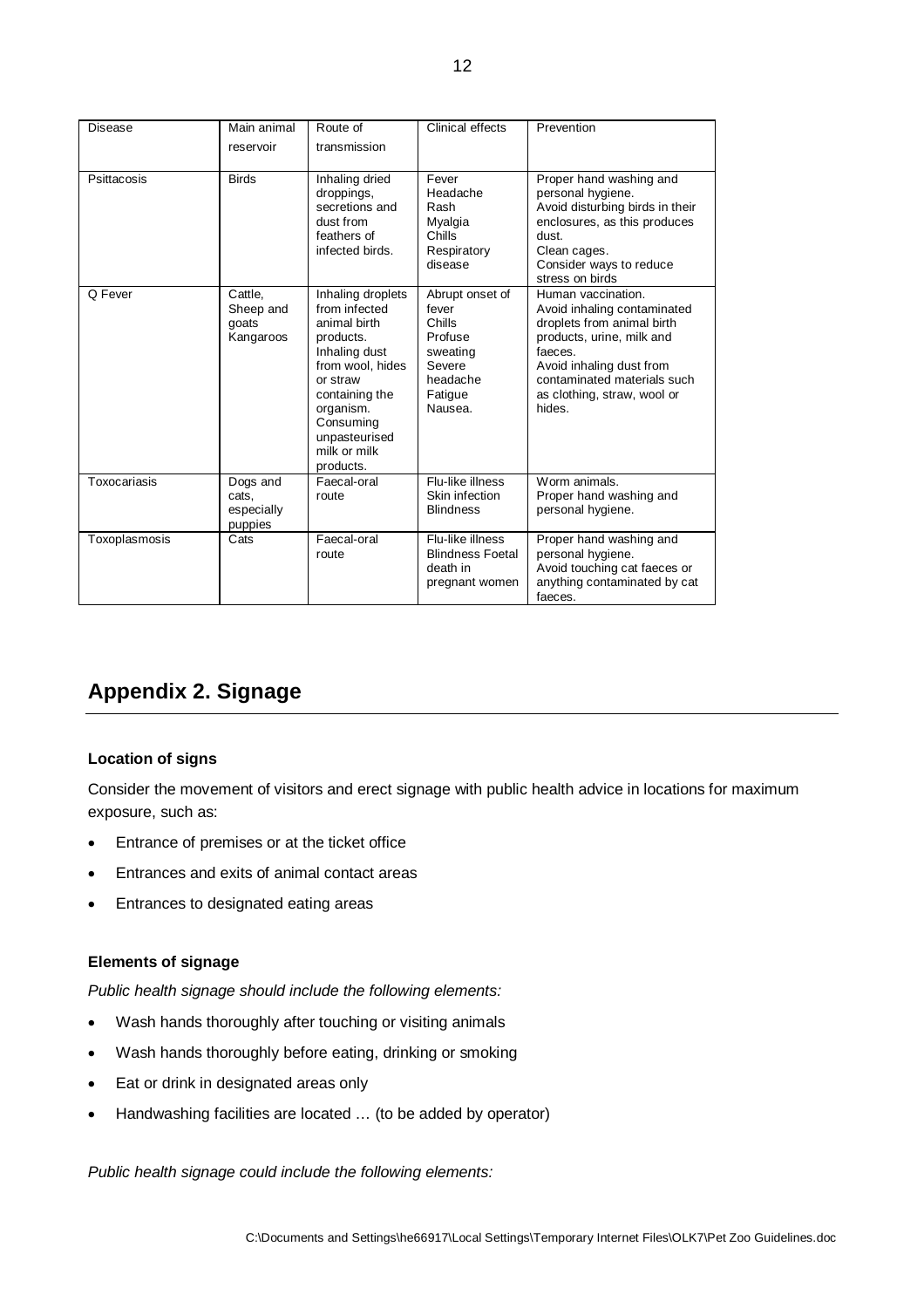- Enjoy your visit.
- This advice is in the interest of your health and that of your family.

Directional signs, optional

| Handwashing | Handwashing |
|-------------|-------------|
| This Way    | This Way    |
| ←           | →           |

## **Appendix 3. Handwashing.**

**Handwashing is arguably the single most important means of preventing the spread of infection from animal to person.** 

**How to wash hands:** 

- **Use soap and running water, warm to hot water is best.**
- **Wet hands thoroughly and lather with soap.**
- **Rub hands vigorously together for at least 15 seconds as you wash them.**
- **Pay attention to back of hands, wrists, between fingers and under fingernails.**
- **Rinse hands well under running water.**
- **Dry hands with a disposable paper towel or a clean towel. To minimise chapping (reddening, roughening or cracking of skin) of hands, pat dry rather than rub. Electric hand dryers are also less traumatic to skin. If cloth towels are used, select a fresh towel each time or if a roller towel is used, select a fresh portion of towel.**
- **Turn off the tap with the used paper towel, if applicable.**

#### **HAND SOAP**

- **A bar of soap or liquid soap may be used for hand washing.**
- **NO RUNNING WATER?**
- **In the absence of running water, an alcohol hand cleansing lotion is an acceptable alternative.**
- **Emergency situations may be temporarily addressed with antibacterial wipes (70% Isopropyl alcohol); baby or moist wipes are not suitable.**

Handwashing is an effective way of reducing the transmission of communicable disease. Many of our lifelong habits, including handwashing, are learned as children. Both parents and teachers have important roles in educating children to clean their hands by proper handwashing.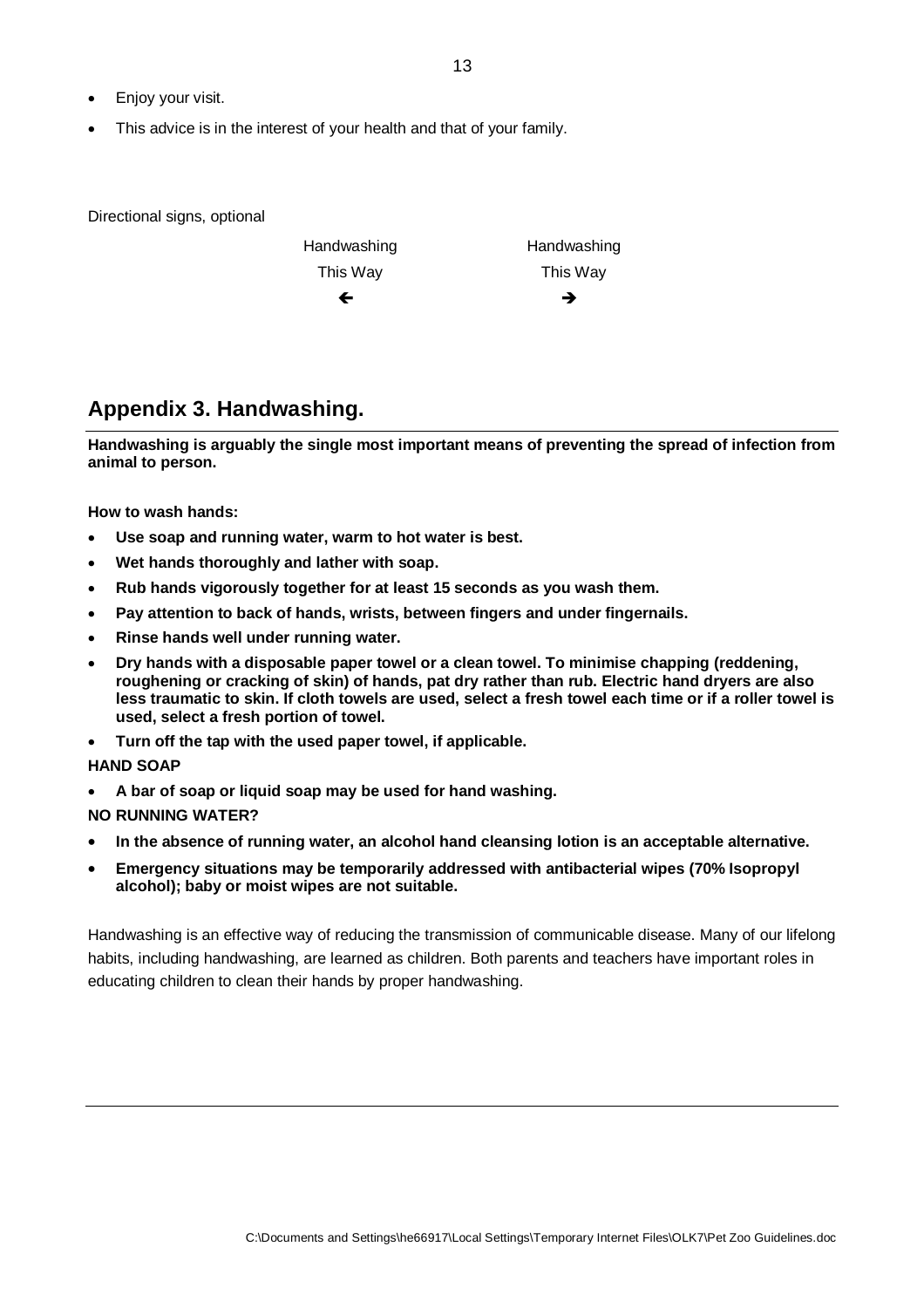## **Appendix 4. Contacts**

For information and advice on zoonotic disease, contact: Your veterinarian, Your Environmental Health Officer, in the local government or The Environmental Health Directorate (Department of Health) Tel: 9388 4999 Internet: http://www.health.wa.gov.au/envirohealth/home/ or The Communicable Disease Control Directorate (Department of Health) Tel: 9388 4999 Fax: 9388 4877 Internet: http://www.population.health.wa.gov.au/Communicable/index.cfm For information and advice on animal health contact: The Chief Veterinary Officer Agriculture Western Australia Baron-Hay Court SOUTH PERTH WA 6151 Tel: 08-9368 3333 Fax: 08-9368 1205 E-mail: enquiries@agric.wa.gov.au Internet: www.agric.wa.gov.au

## **Appendix 5. ProMED electronic mailing service**

The International Society for Infectious Diseases (ISID) was created to bring together all individuals interested in infectious diseases, and provides ProMED mail, which is a global electronic reporting system for outbreaks of emerging infectious diseases and toxins, open to all sources.

ProMED has a free subscription service.

http://www.promedmail.org/pls/promed/f?p=2400:1000

Suggested headings for searches relevant to these guidelines on the ProMED site:

- **Salmonellosis**
- Petting zoo
- E. coli
- School children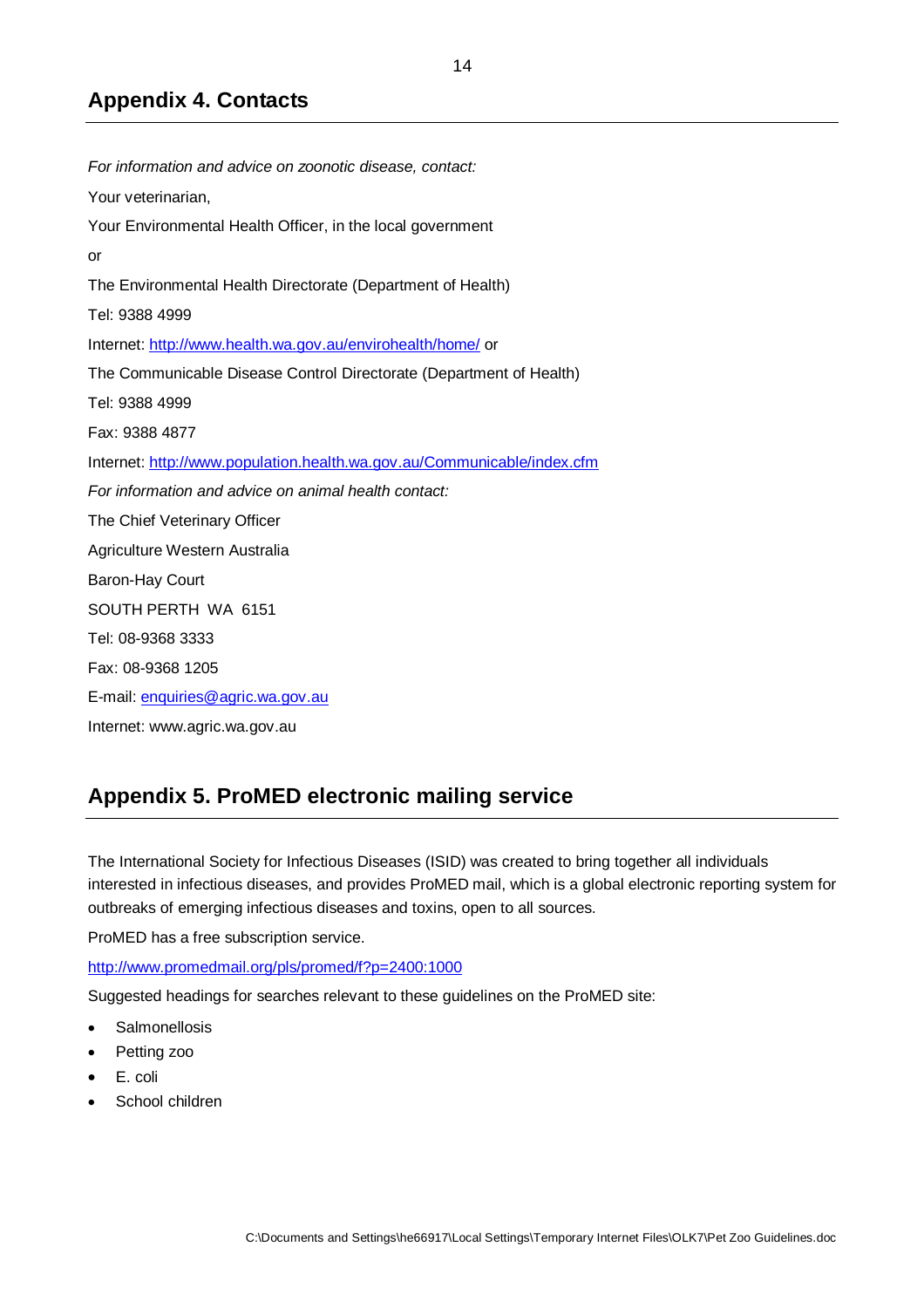## **Appendix 6. Web sites**

|                                                                                                            | Title                                                                                                                                                                                                                        |
|------------------------------------------------------------------------------------------------------------|------------------------------------------------------------------------------------------------------------------------------------------------------------------------------------------------------------------------------|
| <b>Source/Date Accessed</b>                                                                                |                                                                                                                                                                                                                              |
| http://www.cda.gov.au/pubs/other/bat_lyssa.ht                                                              |                                                                                                                                                                                                                              |
| m accessed 13 February 2007                                                                                | Australian Bat Lyssavirus Guidelines                                                                                                                                                                                         |
| http://www.dh.sa.gov.au/pehs/Youve-got-<br>what/hand-washing.htm, accessed 13<br>February 2007             | Handwashing                                                                                                                                                                                                                  |
| http://www.hse.gov.uk/pubns/ais2.pdf<br>accessed 13 February 2007                                          | Common zoonoses in agriculture                                                                                                                                                                                               |
| http://www.health.qld.gov.au/phs/sphun/4751d<br>oc.pdf accessed 30 January 2001                            | Avoiding III Health when petting Farm Animals<br>Factsheet<br>Factsheet for the teachers and childcare personnel<br>planning a trip to an animal nursery or petting zoo                                                      |
| http://healthunit.com/index.asp?mode=article&<br>lang=english&articleID=10173 accessed 13<br>February 2007 | An E.coli O157:H7 Outbreak Associated with an<br>Animal Exhibit                                                                                                                                                              |
| http://www.cdc.gov./mmwr/preview/mmwrhtml/<br>mm5015a5.htm accessed 13 February 2007                       | Outbreaks of Escherichia coli O157:H7 Infections<br>Among Children Associated With Farm Visits -<br>Pennsylvania and Washington, 2000 (April 20,<br>2001/50 (15); 293-7)                                                     |
| http://www.guardianunlimited.co.uk/Archive/Art<br>icle/0,4273,4121936,00.html accessed 13<br>February 2007 | \$2.6m award for child disabled by farm bacteria,<br>January 23 2001                                                                                                                                                         |
|                                                                                                            |                                                                                                                                                                                                                              |
| http://www.hse.gov.uk/pubns/ais23.pdf<br>Accessed 13 February 2007                                         | Health and Safety Executive 1999, Avoiding ill health<br>at open farms - Advice to farmers (with teachers'<br>supplement) (Agriculture Information Sheet No. 23<br>revised), Health and Safety Executive, United<br>Kingdom. |

## **Appendix 7. Bibliography**

1. Centres for Disease Control and Prevention, US Department of Health and Human Services, 'Reptile-Associated Salmonellosis – Selected States, 1996-1998', Morbidity and Mortality Weekly Report, 1999 November 12; Vol. 48, no. 44.